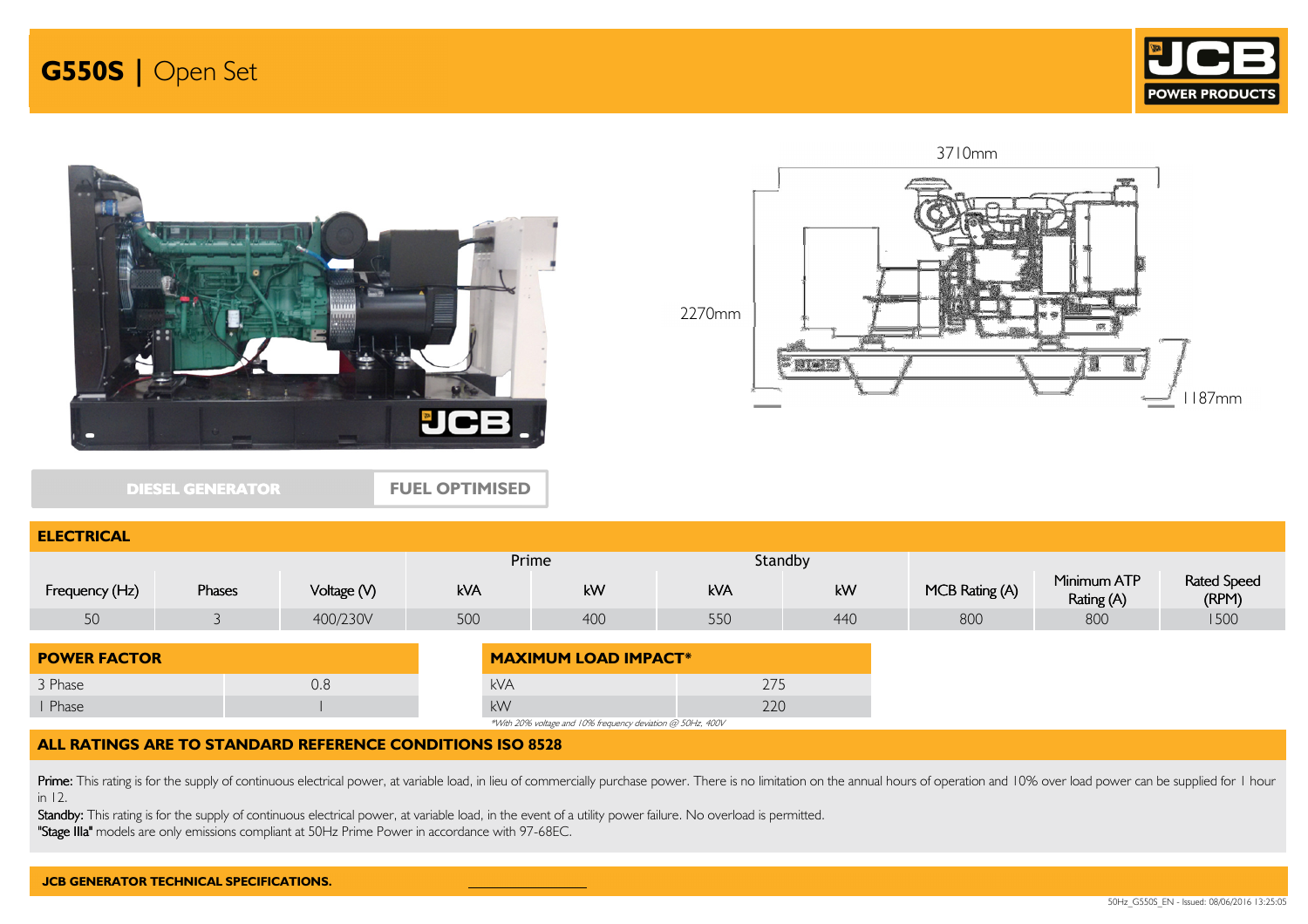# G550S | Open Set



## CANOPY/SKID

| Lockable Maintenance Access Doors |                     |                  |                    | $\times$  |
|-----------------------------------|---------------------|------------------|--------------------|-----------|
| Control Panel Viewing Window      |                     |                  |                    | $\times$  |
| <b>Fork Pockets</b>               |                     |                  |                    | $\times$  |
| Single Lift Point                 |                     |                  |                    | $\times$  |
| Rental Sledging Base              |                     |                  |                    | $\times$  |
| <b>Bunding</b>                    |                     |                  |                    | $\Lambda$ |
| Open Frame                        |                     |                  |                    | $\bullet$ |
| <b>Bund Level Indicator</b>       |                     |                  |                    | $\times$  |
| 50mm Rock Wool Sound Insulation   |                     |                  |                    | $\times$  |
| <b>Yellow Paint</b>               |                     |                  |                    | $\times$  |
| <b>Red Paint</b>                  |                     |                  |                    | $\times$  |
| <b>White Paint</b>                |                     |                  |                    | $\times$  |
|                                   | Standard: $\bullet$ | Not Available: x | Optional: $\Delta$ |           |

| <b>ALTERNATOR ECO 40-3S/4</b>   |                                     |  |  |  |  |
|---------------------------------|-------------------------------------|--|--|--|--|
| Poles                           | $\overline{4}$                      |  |  |  |  |
| <b>Winding Connections</b>      | Star                                |  |  |  |  |
| Insulation                      | Class H                             |  |  |  |  |
| Enclosure                       | IP23                                |  |  |  |  |
| Exciter System                  | Self-regulating brushless           |  |  |  |  |
| Voltage Regulator               | AVR (electronic)                    |  |  |  |  |
| Steady State Voltage Regulation | $+/- 1.0%$                          |  |  |  |  |
| Bearing                         | Single bearing sealed               |  |  |  |  |
| Coupling                        | Flexible disc                       |  |  |  |  |
| Cooling                         | Direct drive centrifugal blower fan |  |  |  |  |
| Coating                         | <b>Winding Protection Grey</b>      |  |  |  |  |

| <b>STARTING SYSTEM</b>   |    |            |  |  |  |  |
|--------------------------|----|------------|--|--|--|--|
| Starter Motor            | kW | 7 O        |  |  |  |  |
| <b>Battery Type</b>      |    | 656        |  |  |  |  |
| Number of Batteries      |    | 2 (Series) |  |  |  |  |
| <b>Auxiliary Voltage</b> |    | 24         |  |  |  |  |

| <b>ENGINE</b>               |           |                       |  |  |  |  |  |
|-----------------------------|-----------|-----------------------|--|--|--|--|--|
| <b>1500 RPM</b>             |           |                       |  |  |  |  |  |
| Output Rating (PRP)         | kW        | 430                   |  |  |  |  |  |
| Output Rating (Standby)     | kW        | 473                   |  |  |  |  |  |
| Manufacturer and Model      |           | Volvo TAD 1641GE      |  |  |  |  |  |
| Fuel                        |           | Diesel                |  |  |  |  |  |
| Injection                   |           | Direct                |  |  |  |  |  |
| Aspiration                  |           | Turbo Charged         |  |  |  |  |  |
| Cylinders                   |           | 6                     |  |  |  |  |  |
| Bore and Stroke             | mm        | 144/165               |  |  |  |  |  |
| Displacement                |           | 16.12                 |  |  |  |  |  |
| Cooling                     |           | Water                 |  |  |  |  |  |
| Engine Oil Specification    |           | I5W/40                |  |  |  |  |  |
| Compression Ratio           |           | 16.5:1                |  |  |  |  |  |
| Engine Oil Capacity         |           | 48                    |  |  |  |  |  |
| Coolant Capacity            |           | 44                    |  |  |  |  |  |
| Governor                    |           | Electronic Governor   |  |  |  |  |  |
| Air Filter                  |           | 2 stage paper element |  |  |  |  |  |
| Engine Oil Consumption      | 100% Load | 0.1 ltrs/hr           |  |  |  |  |  |
| <b>FUEL SYSTEM</b>          |           |                       |  |  |  |  |  |
| Diesel Specification        |           | <b>EN590</b>          |  |  |  |  |  |
| Standard Fuel Tank Capacity |           | 755                   |  |  |  |  |  |
| <b>FUEL TANK OPTIONS</b>    |           |                       |  |  |  |  |  |

|                             | Material | Capacity (L) |  |  |  |  |
|-----------------------------|----------|--------------|--|--|--|--|
| Standard Tank               | Steel    | 755          |  |  |  |  |
| <b>Bunded Tank option</b>   | Steel    | 692          |  |  |  |  |
| <b>Extended Tank option</b> | Steel    | 1298         |  |  |  |  |
| Bunded Extended Tank option | Steel    | 191          |  |  |  |  |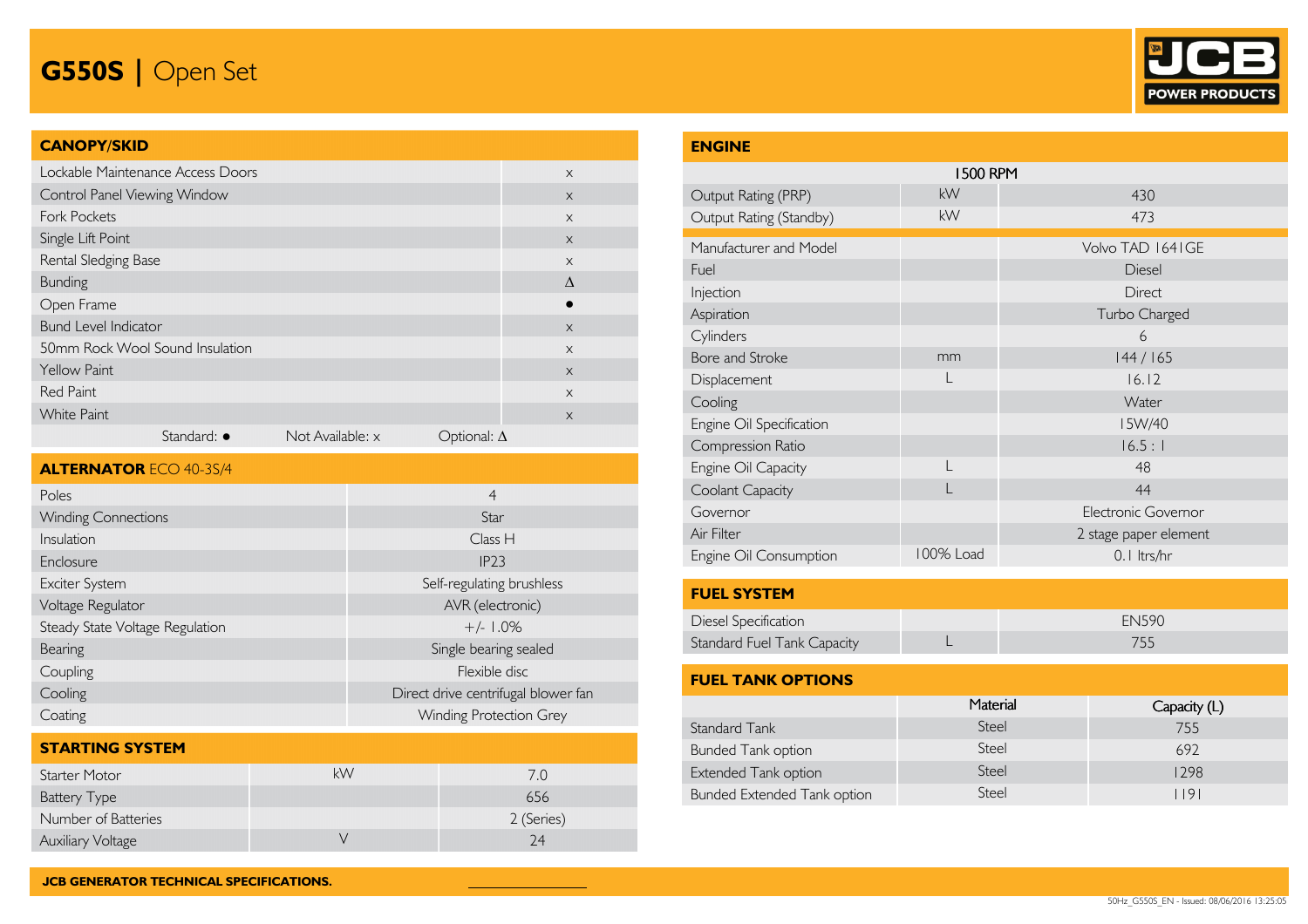# G550S | Open Set



| <b>FUEL CONSUMPTION</b>             |             |      |       |
|-------------------------------------|-------------|------|-------|
| 100% Load Prime                     | L/h         |      | 102.9 |
| 75% Load Prime                      | L/h         | 50Hz | 76.0  |
| 50% Load Prime                      | L/h         |      | 51.4  |
| 100% Load Standby                   | L/h         |      | 113.5 |
|                                     |             |      |       |
| <b>EXHAUST SYSTEM</b>               |             |      |       |
| Exhaust Gas Temperature             | $\circ_{C}$ |      | 455   |
| Exhaust Gas Flow 100% Standby       | $m^{3/5}$   | 50Hz | 1.533 |
| Maximum Allowed Back Pressure       | mbar        |      | 100   |
| Typical Exhaust Pipe Diameter       | mm          | 200  |       |
|                                     |             |      |       |
| <b>AIR SYSTEM</b>                   |             |      |       |
| Intake Air Flow 100% Standby        | $m^3/s$     |      | 0.633 |
| Total Cooling Air Flow 100% Standby | $m^3/s$     | 50Hz | 7.5   |
| Alternator Fan Airflow              | $m^3/s$     |      | 1.08  |
|                                     |             |      |       |
| <b>SOUND PRESSURE</b>               |             |      |       |

| SUUND FRESSURE |  |    |
|----------------|--|----|
| LDA<br>$\sim$  |  | JE |

| <b>MECHANICAL FEATURES</b>                            |           |
|-------------------------------------------------------|-----------|
| Cooling Pack                                          |           |
| Air Filter                                            |           |
| Mechanical Governor                                   | X         |
| Electronic Governor                                   |           |
| High Coolant Temperature Sender                       |           |
| Low Oil Pressure Sender                               |           |
| Advanced Coolant Temperature Sender                   | $\times$  |
| Advanced Oil Pressure Sender                          | $\times$  |
| Oil Temperature Sender                                | $\times$  |
| Water Level Sender                                    | X         |
| Radiator Guards                                       |           |
| Hot Component Guards                                  | $\bullet$ |
| Manual Oil Drain Pump                                 | $\wedge$  |
| Water Jacket Heater                                   | $\wedge$  |
| Manual Fuel Fill                                      | $\wedge$  |
| <b>Electric Fuel Fill</b>                             | $\wedge$  |
| Racor Fuel Filter (No Alarm)                          | $\times$  |
| Racor Fuel Filter (With Alarm)                        | $\times$  |
| Pre-Filter with Separator                             | $\wedge$  |
| External Spark Arrestor                               | $\wedge$  |
| Fuel Level Sender                                     | ●         |
| <b>Fuel Heater</b>                                    | $\Lambda$ |
| External Fuel Fill (Belly Tank)                       | X         |
| 3 Way Fuel Valve and Coupling Nest                    | X         |
| Residential Silencer                                  | Δ         |
| <b>Industrial Silencer</b>                            |           |
| <b>Critical Silencer</b>                              | Δ         |
| Standard: •<br>Not Available: x<br>Optional: $\Delta$ |           |